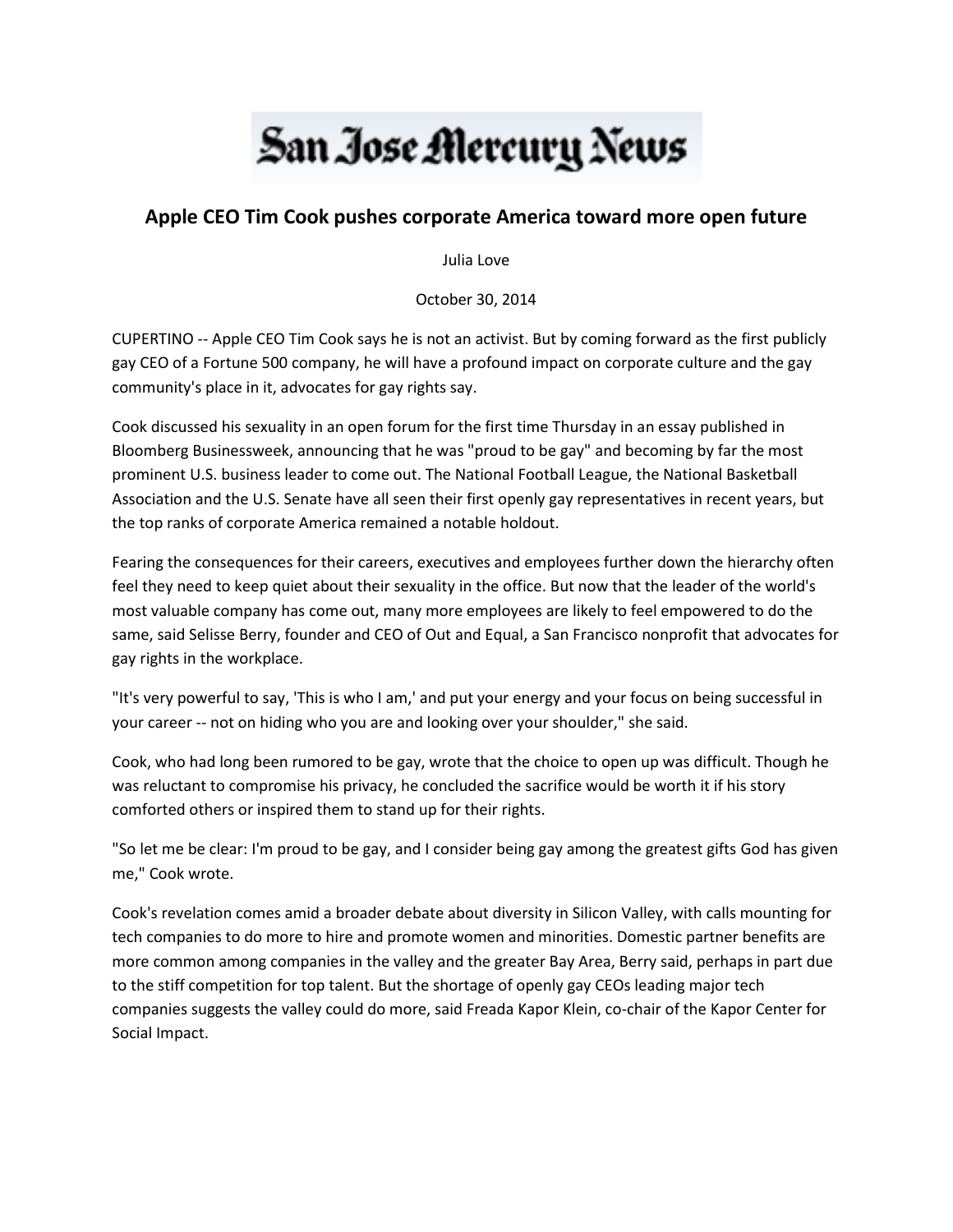"The thing with all diversity issues in Silicon Valley is that a lot of decisions are made by people who consider themselves to be open-minded, and yet bias creeps in," she said. "If we were really as bias-free as we aspire to be, then there would be many more openly gay and lesbian CEOs."

Experts say dual forces account for the shortage of openly gay CEOs. While fear of hurting business keeps some executives in the closet, lesbian, gay, bisexual or transgender employees must also break through a so-called "pink ceiling" as they climb the ranks, advocates say. Companies sometimes steer gay employees away from important meetings due to biases they perceive in their clients, Kapor Klein said.

Laws on the books also make it hard for workers to let down their guard -- employees can still be fired based on their sexuality in 29 states. What's more, a report released last year by Deloitte found that 83 percent of LGBT workers mask at least one aspect of their identities at work, perhaps altering their voice or the way they dress. They struggle to do their best work that way, said Sarah Kate Ellis, president and CEO of the gay rights group GLAAD.

"Companies are starting to realize that there is a hard dollar cost when people aren't bringing their authentic selves to the office," she said.

The global reach of their businesses may also give some Fortune 500 executives pause before they come out, said Tim Bajarin of Creative Strategies. International sales drove 60 percent of Apple's revenue in the fourth quarter.

"People don't buy products because of the CEO," he said. "But the CEO of a Fortune 500 company with an international profile has to be at least aware of the fact that in some places where they do business, this is not acceptable."

Art Levinson, chairman of Apple's board of directors, stressed that the company stands behind Cook.

"Tim has our wholehearted support and admiration in making this courageous personal statement," he said in a statement. "His decision to speak out will help advance the cause of equality and inclusion far beyond the business world."

Cook suggested in his essay that he wants to get back to the business of selling gadgets.

"I'm an engineer, an uncle, a nature lover, a fitness nut, a son of the South, a sports fanatic, and many other things," he wrote. "I hope that people will respect my desire to focus on the things I'm best suited for and the work that brings me joy."

Cook's move drew praise from some of Apple's fiercest competitors. Microsoft CEO Satya Nadella posted on Twitter that he was "inspired" by Cook, and Facebook CEO Mark Zuckerberg and COO Sheryl Sandberg applauded him on their site.

"Thank you Tim for showing what it means to be a real, courageous and authentic leader," Zuckerberg wrote.